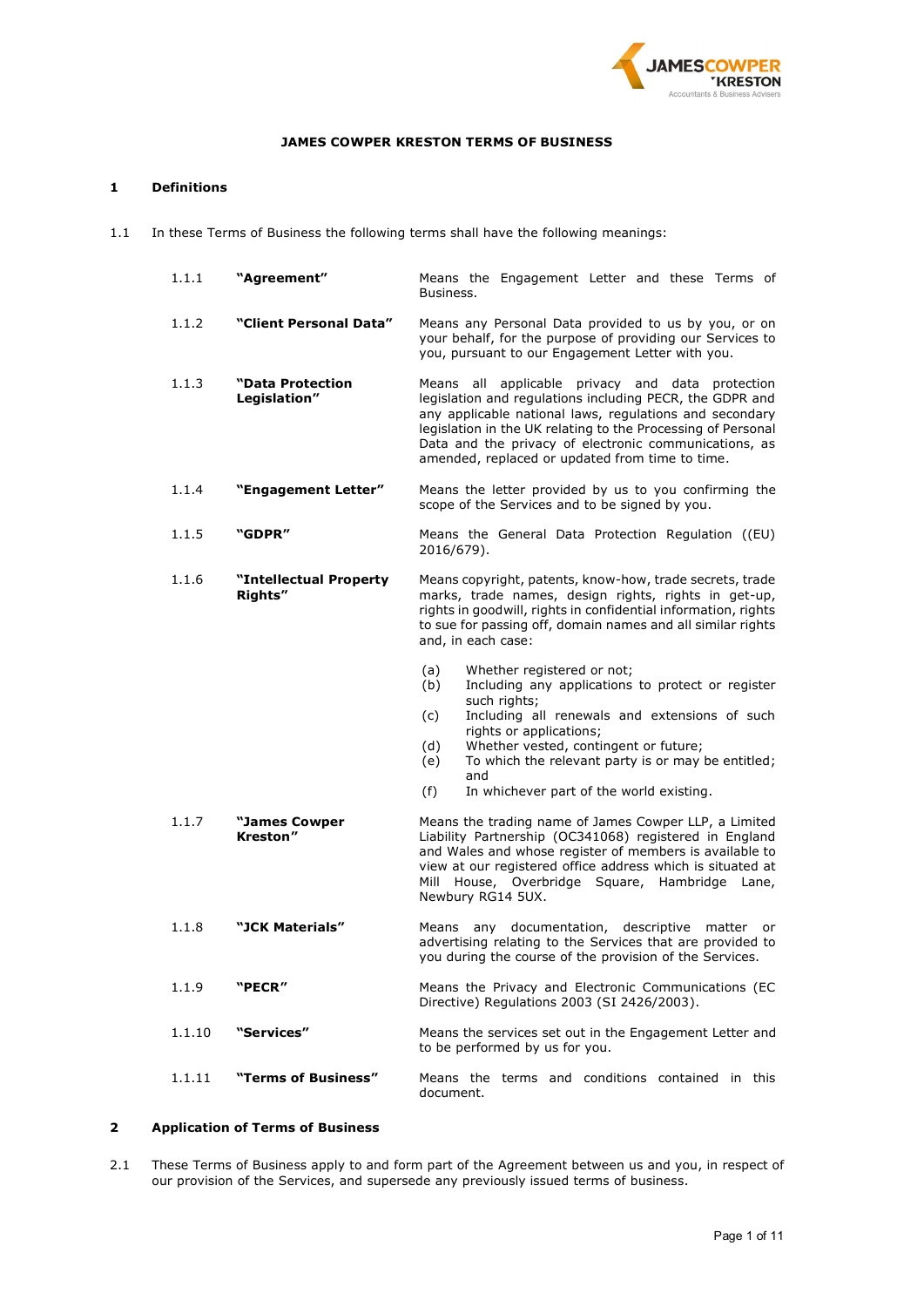

- 2.2 No terms or conditions endorsed on, delivered with, or contained in your purchase conditions, order, confirmation of order, specification or other document shall form part of the Agreement except to the extent that we otherwise agree in the Engagement Letter.
- 2.3 No variation of or to the Engagement Letter shall be binding unless expressly agreed between the parties in writing.
- 2.4 We reserve the right to vary our Terms of Business from time to time. No variation of or to the Terms of Business shall be binding unless notified to you.

#### **3 Quality of Services**

- 3.1 We aim to provide you with a fully satisfactory service in respect of the Services and your engagement partner will seek to ensure that this is so.
- 3.2 If, however, you are unable to address any difficulty through him/her and his/her team please contact our Chairman, Nick Rogers. We endeavour look into any complaint carefully and promptly and to do all we can to explain the position to you.
- 3.3 If we do not answer your complaint to your satisfaction you may of course take up the matter with the Institute of Chartered Accountants in England and Wales (**"ICAEW"**) by whom we are regulated. Where we are appointed in an insolvency capacity, you may do this via the Insolvency Gateway which can be accessed at www.gov.uk/complain-about-insolvency-practitioner.
- 3.4 We are registered to carry on audit work in the UK and Ireland by the ICAEW. Details of our audit registration can be viewed at www.auditregister.org.uk under reference number C002000349.
- 3.5 Details of our Professional Indemnity Insurance can be found on our website at www.jamescowperkreston.co.uk/terms-and-conditions.
- 3.6 We will observe and act in accordance with the bye-laws, regulations and Code of Ethics of the ICAEW and accept instructions to act for you on this basis. In particular you give us the authority to correct errors made by HMRC where we become aware of them. We will not be liable for any loss, damage or cost arising from our compliance with statutory or regulatory obligations. You can see copies of these requirements in our offices. The requirements are also available on the internet at www.icaew.com/regulations.

#### **4 Fees**

- 4.1 Unless otherwise agreed, our fees are calculated on the basis of the time spent on your engagement, as set out in the Engagement Letter, by partners and staff and on the levels of skill and responsibility involved. Fees will be billed at appropriate intervals.
- 4.2 If it is necessary to carry out work outside of the scope set out in our Engagement Letter, such work will attract additional fees. Accordingly you agree to ensure that your records and any necessary documentation required by us to provide the Services are accurate and completed in accordance with any relevant time schedule.
- 4.3 Our invoices will be due for payment within 30 days of issue unless covered by a standing order for payment. Our fees are exclusive of VAT which will be added where it is chargeable. Any disbursements we incur on your behalf, and out of pocket expenses incurred in the course of carrying out our work for you, will be added to our invoices where appropriate.
- 4.4 Interest may be charged on all overdue debts at the rate for the time being applicable under the Late Payment of Commercial Debts (Interest) Act 1998, or 5% per annum, whichever is the higher.
- 4.5 Any dispute in respect of any of our fees quoted or any invoices raised must be brought to our attention within 14 days of such fees being quoted/invoiced, otherwise you acknowledge that you agree to such fees.
- 4.6 Where you and another individual or business are together our clients, you are each liable to pay the full amount of our fees, regardless of any arrangement you may have between you. If a client company, trust or other entity is unable or unwilling to pay our fees then the company's directors, parent company or individuals giving us instructions on behalf of that client are jointly and severally liable for the payment of our fees.
- 4.7 In some circumstances we may receive commissions or other benefits for introductions to other professionals or in respect of transactions which we arrange for you. If this happens, we will notify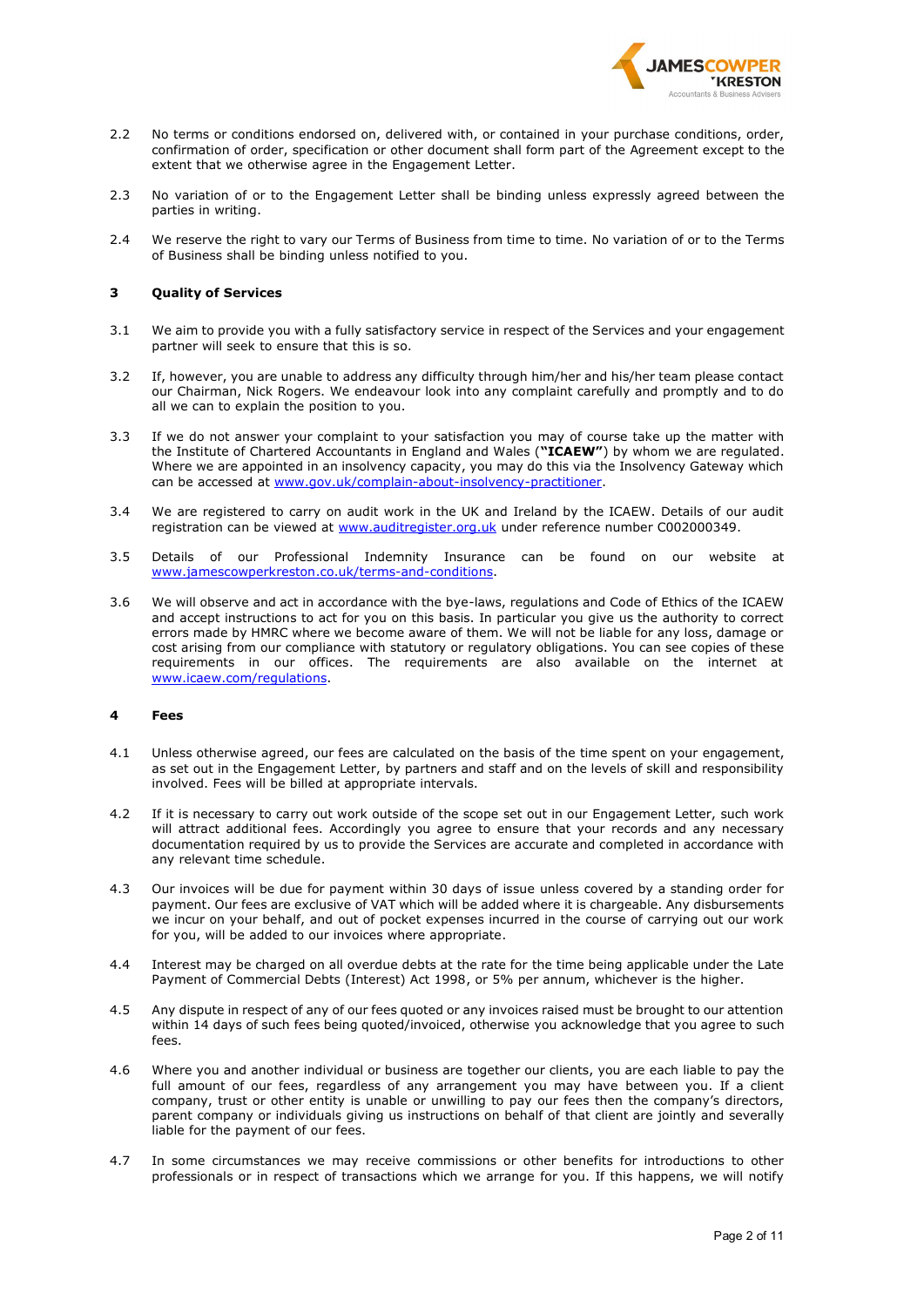

you in writing of the amount and terms of payment and receipt of any such commissions or benefits. The same will apply if the payment is made to, or the transactions are arranged by, a person or business connected with ours.

#### **5 Client Monies**

- 5.1 We may, from time to time, hold money on your behalf. Such money will be held in trust in a client bank account, which is segregated from the firm's funds. The account will be operated, and all funds dealt with, in accordance with the Clients' Money Regulations of the ICAEW.
- 5.2 Should you wish to place funds in our client account you must tell us in advance. Details of our client account will be provided to you by your engagement partner, by telephone, on request. Any subsequent changes to the details of our client account will be communicated to you by your engagement partner or our finance team, by telephone. Any changes notified to you in any other way may be fraudulent and should be disregarded. For the avoidance of doubt, we do not take responsibility for any loss you may suffer by paying funds into any other accounts.
- 5.3 In order to avoid excessive administration, interest will not be paid on any funds held by us, except as set out in clause 5.4 below.
- 5.4 If the total sum of money held on your behalf exceeds £10,000 for a period of more than 30 days, or such sum is likely to be held for more than 30 days, then the money will be placed in a separate interest-bearing client bank account designated to you. All interest earned on such money will be paid to you. Subject to any tax legislation, interest will be paid gross.
- 5.5 We will return monies held on your behalf promptly as soon as there is no longer any reason to retain those funds. If any funds remain in our client account that are unclaimed and the client to which they relate has remained untraced for five years or we as a firm cease to practise then we may pay those monies to a registered charity.

#### **6 Investment Advice – Exempt Regulated Activities**

- 6.1 Although we are not authorised by the Financial Conduct Authority (**"FCA"**) to provide investment advice, we are licensed by the ICAEW to provide certain limited investment services where these are complementary to, or arise out of, the professional Services we are providing to you.
- 6.2 Such assistance may include the following:
	- 6.2.1 Advising you on investments generally, but not recommending a particular investment or type of investment;
	- 6.2.2 Referring you to a Permitted Third Party (**"PTP"**) (a firm authorised by the FCA) and assisting you and the PTP during the course of any advice given by that party. This may include comment on, or explanation of, the advice received (but we will not make alternative recommendations). The PTP will issue you with their own terms and conditions letter, will be remunerated separately for their services and will take full responsibility for compliance with the requirements of the Financial Services and Markets Act 2000. We may receive commission from such an introduction, in which case clause 4.7 shall apply to such circumstances;
	- 6.2.3 Advising on the sale of a contractually based investment other than disposing of any rights or interests which you may have as a member of a personal pension scheme;
	- 6.2.4 Advising and assisting you in transactions concerning shares or other securities not quoted on a recognised exchange; or
	- 6.2.5 Managing investments or acting as trustee (or donee of a power of attorney) where decisions to invest are taken on the advice of an authorised person.
- 6.3 We may also, on the understanding that the shares or other securities of the company are not publicly traded:
	- 6.3.1 Advise the company, existing or prospective shareholders in relation to exercising rights, taking benefits or share options valuation and methods;
	- 6.3.2 Arrange any agreements in connection with the issue, sale or transfer of the company's shares or other securities;
	- 6.3.3 Arrange for the issue of the new shares; or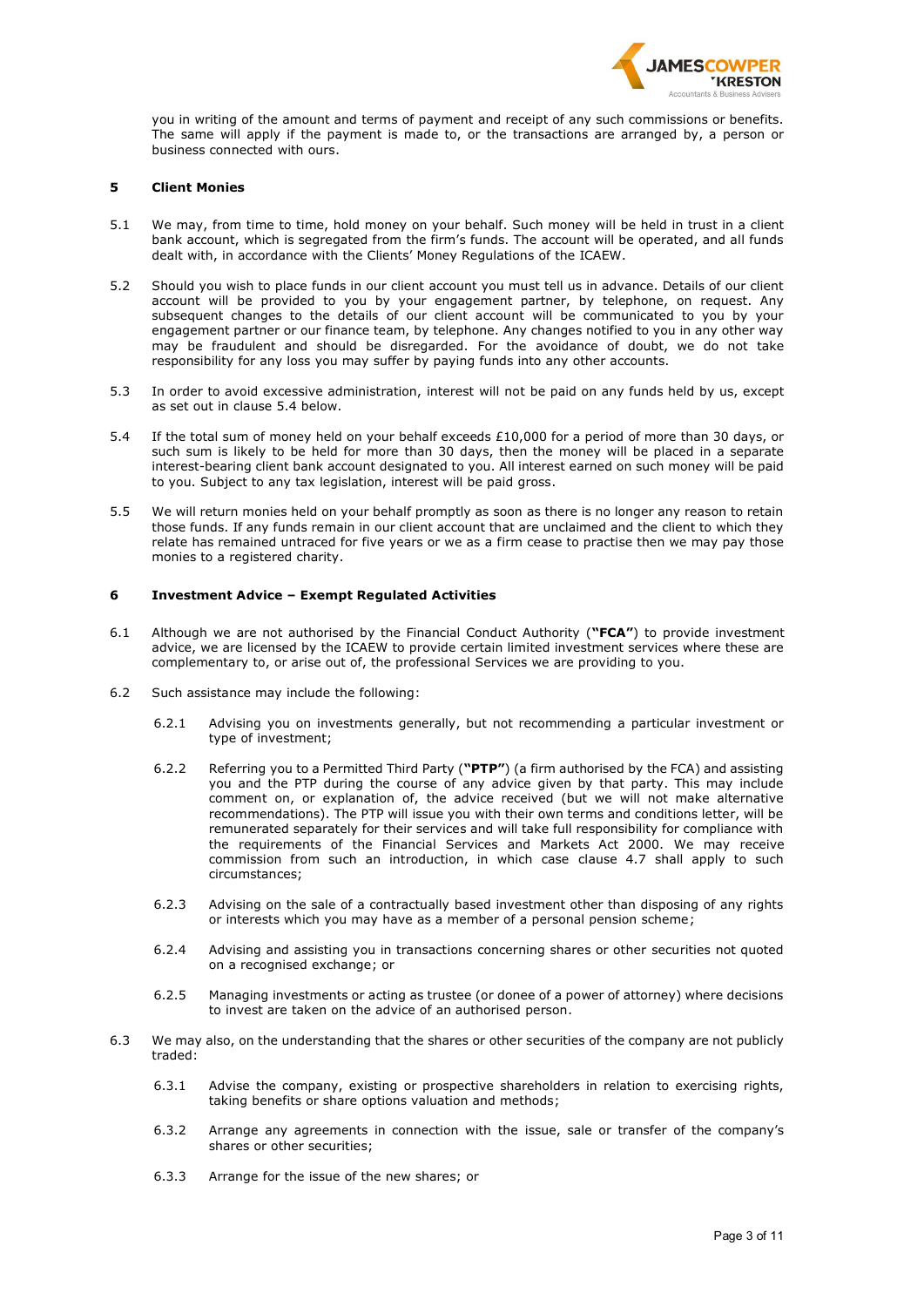

- 6.3.4 Act as the addressee, for example, to receive confirmation of acceptance of offer documents.
- 6.4 In respect of insurance mediation activities, we are not authorised by the FCA. However, we are included on the register maintained by the FCA so that we can carry on insurance mediation activity, which is broadly the advising on, selling and administration of insurance contracts. This part of our business, including arrangements for complaints or redress if something goes wrong, is regulated by the ICAEW. The register can be accessed via the FCA website at www.fca.org.uk/register.
- 6.5 If you are dissatisfied in any way with our services described in this section, you should follow the procedures set out in clause 3 above. In the unlikely event that we cannot meet our liabilities to you, you may be able to claim compensation under the Chartered Accountants' Compensation scheme.

## **7 Custody Services**

- 7.1 Where we provide custody of title documents belonging to you, we:
	- 7.1.1 Will charge for such Services separately from our other fees;
	- 7.1.2 Will provide you with periodic statements or records of title documents;
	- 7.1.3 May appoint sub-custodians to undertake arrangements for the custody of your title documents; and
	- 7.1.4 Will reimburse you for any losses of investments due to fraud, wilful default or negligence arising from our activities.

#### **8 Data Protection**

- 8.1 In these Terms of Business, **"Controller"**, **"Data Subject"**, **"Personal Data"**, **"Personal Data Breach"**, **"Processor"**, **"Process"** and **"Supervisory Authority"** shall have the meanings given to them in the Data Protection Legislation.
- 8.2 You and we each agree to comply with all applicable requirements of the Data Protection Legislation in relation to the relationship between us. This clause 8 is in addition to, and does not relieve, remove or replace, either of our respective obligations under the Data Protection Legislation.
- 8.3 We both acknowledge that, for the purposes of the Data Protection Legislation, where we act for you there may be circumstances where you are the Controller and we are the Processor. There may also be circumstances where each of us acts as Controllers in relation to Personal Data.
- 8.4 You shall only disclose Client Personal Data to us where:
	- 8.4.1 You have provided the necessary information to the relevant Data Subjects regarding its use<br>(and you may use or refer to our privacy notice available at vou may use or refer to our privacy notice available at www.jamescowperkreston.co.uk/privacy-policy/);
	- 8.4.2 You have a lawful basis upon which to do so, which, in the absence of any other lawful basis, shall be with the relevant Data Subject's consent; and
	- 8.4.3 You have complied with the necessary requirements under the Data Protection Legislation to enable you to do so.
- 8.5 Where we are a Processor of Personal Data for which you are Controller, we shall only Process the Client Personal Data:
	- 8.5.1 In order to provide our Services to you and perform any other obligations in accordance with our engagement with you;
	- 8.5.2 In order to comply with our legal or regulatory obligations; and
	- 8.5.3 Where it is necessary for the purposes of our legitimate interests and those interests are not overridden by the Data Subjects' own privacy rights. Our privacy notice (available at www.jamescowperkreston.co.uk/privacy-policy/) contains further details as to how we may Process Client Personal Data.
- 8.6 Where we are Processors, Schedule 1 to these Terms of Business sets out the scope, nature and purpose of the Processing we may carry out in relation to the Client Personal Data, the duration of the Processing and the types of Client Personal Data and categories of Data Subject.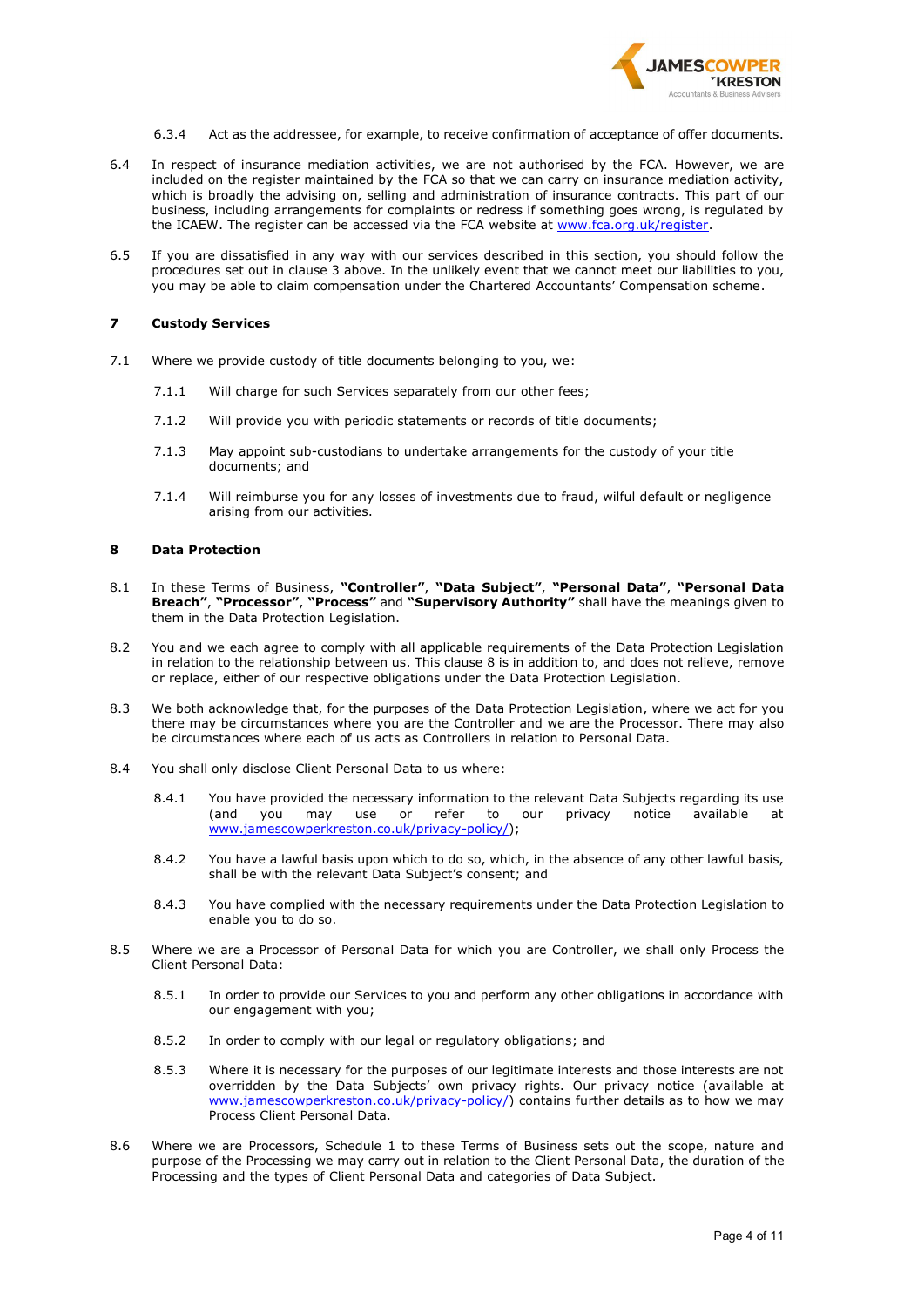

- 8.7 In respect of the Client Personal Data, unless otherwise required by applicable laws or other regulatory requirements, where we are Processors, we shall:
	- 8.7.1 Process the Client Personal Data only in accordance with Schedule 1 and your further lawful written instructions, in order to provide you with the Services pursuant to our Engagement Letter setting out our engagement with you and in accordance with applicable Data Protection Legislation;
	- 8.7.2 Disclose and transfer the Client Personal Data to members of our firm's network, our regulatory bodies or other third parties (for example, our professional advisors or service providers) to the extent necessary in order to provide you with the Services pursuant to our Engagement Letter setting out our engagement with you as detailed in our Privacy Policy;
	- 8.7.3 Disclose the Client Personal Data to courts, government agencies and other third parties to the extent required by law;
	- 8.7.4 Maintain written records of our Processing activities performed on your behalf which shall include:
		- 8.7.4.1 The categories of Processing activities performed;<br>8.7.4.2 Details of any cross border data transfers outside of
			- 8.7.4.2 Details of any cross border data transfers outside of the European Economic Area (**"EEA"**); and
		- 8.7.4.3 A description of security measures implemented in respect of the Client Personal Data.
	- 8.7.5 Maintain commercially reasonable and appropriate security measures, taking into account the state of technical development and the nature of Processing, including appropriate administrative, physical and technical safeguards, to protect against unauthorised or unlawful Processing of any Client Personal Data and against accidental loss or destruction of, or damage to, such Client Personal Data;
	- 8.7.6 Return or delete all the Client Personal Data upon the termination of the engagement with you pursuant to which we agreed to provide the Services, unless we are required to keep any such Client Personal Data by law (in which case we will inform you of this fact);
	- 8.7.7 Ensure that only those personnel who need to have access to the Client Personal Data are granted access to it and that all of the personnel authorised to Process the Client Personal Data are bound by a duty of confidentiality;
	- 8.7.8 Ensure any sub-processor we may use to Process any Client Personal Data is bound by processing terms corresponding with those set out in this clause 8;
	- 8.7.9 Where we transfer the Client Personal Data to a country or territory outside the EEA to do so in accordance with Data Protection Legislation and our Privacy Policy; and
	- 8.7.10 Notify you promptly if:
		- 8.7.10.1 Without prejudice to clause 8.2, we believe that any instruction received from you is likely to infringe the Data Protection Legislation and in such circumstances we shall be entitled to cease to provide the relevant Services until we both have agreed appropriate amended instructions which are not infringing;
		- 8.7.10.2 We receive a request, complaint or any adverse correspondence from or on behalf of a relevant Data Subject, to exercise their Data Subject rights under the Data Protection Legislation;
		- 8.7.10.3 We are served with an information or assessment notice, or receive any other material communication in respect of our Processing of the Client Personal Data from a Supervisory Authority (for example in the UK, the Information Commissioner's Office); or
		- 8.7.10.4 We reasonably believe that there has been any incident which resulted in the accidental or unauthorised access to, or destruction, loss, unauthorised disclosure or alteration of, the Client Personal Data.
- 8.8 Where we are the Controller in respect of the Client Personal Data:
	- 8.8.1 For the purpose of providing our Services to you, pursuant to our Engagement Letter, we shall Process the Client Personal Data in accordance with our Privacy Policy and accordingly we may disclose the Client Personal Data to members of our firm's network, our regulatory bodies or other third parties (for example, our professional advisors or service providers). The third parties to whom we disclose such Personal Data may be located outside of the EEA. We will only disclose Client Personal Data to a third party (including a third party outside of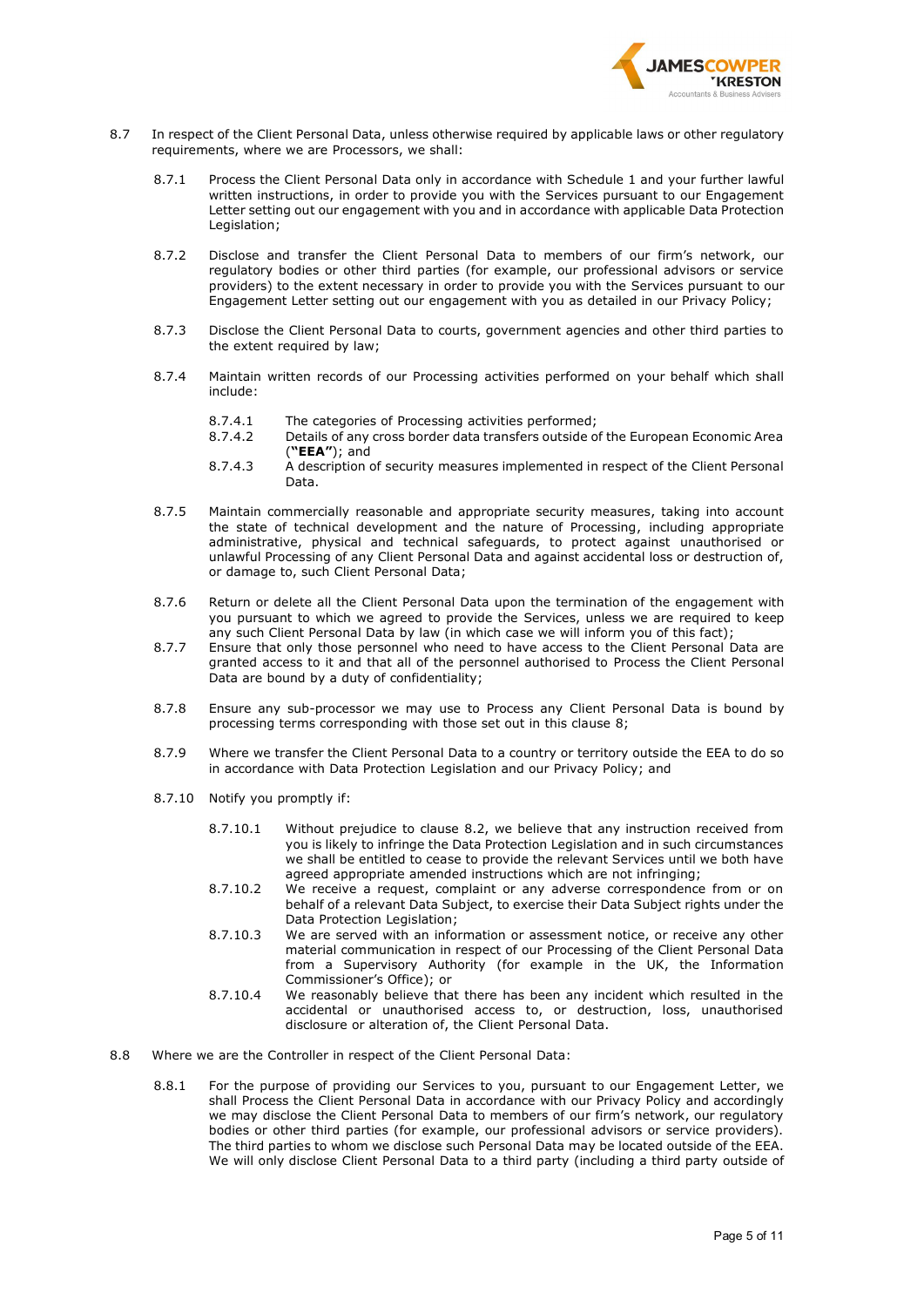

the EEA) provided that the transfer is undertaken in compliance with the Data Protection Legislation;

- 8.8.2 We may transfer your Personal Data to other professional organisations in countries outside the EEA which do not have the level of data protection as the UK. We will only do this when appropriate, for example when we work with foreign professionals on your behalf to provide you with certain Services, or where we provide the Personal Data at your request. We will ensure your Personal Data is properly protected at all times. We have in place EU Model Contractual Clauses with professional organisations in non-EU countries which contractually require your Personal Data to be safeguarded in accordance with the law. You can find the current version of these clauses at the Annex of Commission Decision2010/87/EU: 5<br>February 2010 - Please see http://eur-lex.europa.eu/legal-February 2010 - Please see http://eur-lex.europa.eu/legalcontent/en/TXT/?uri=CELEX%3A32010D0087. These other professional organisations include E-Accounting Solutions Limited T/A AdvanceTrack, 270-272 Radford Road, Coventry, CV6 3BU, https://www.advancetrack.com/, which carries out processing in India. We reserve the right to change these professionals as and when appropriate but will keep you informed of any changes that affect you.
- 8.9 We may disclose the Client Personal Data to other third parties in the context of a possible sale, merger, restructuring or financing of or investment in our business. In this event we will take appropriate measures to ensure that the security of the Client Personal Data continues to be ensured in accordance with Data Protection Legislation. If a change happens to our business, then the new owners may use our Client Personal Data in the same way as set out in these Terms of Business.
- 8.10 Upon the reasonable request of the other, we shall each co-operate with the other and take such reasonable commercial steps or provide such information as is necessary to enable each of us to comply with the Data Protection Legislation in respect of the Services provided to you in accordance with our Engagement Letter with you in relation to those Services.

#### **9 Records (Retention & Access)**

- 9.1 During the course of providing the Services we will collect information from you and others acting on your behalf and will return any original documents to you following the completion of the relevant Services.
- 9.2 Whilst certain documents may legally belong to you, we intend to destroy correspondence and other papers that we store which are more than seven years old, other than documents which we consider to be of continuing significance. If you require retention of any document you must notify us of that fact in writing.
- 9.3 Our files may be subject to inspection by professional bodies, other regulators or professional external reviewers who we may voluntarily appoint to review our files for quality control purposes. We will provide officials and representatives of such bodies with information and explanations that they may reasonably require in accordance with their rights and powers. Such inspectors will be bound by the same requirements for confidentiality as our partners and staff.
- 9.4 Where our subsidiary, JC Payroll Limited, carries out the preparation of payroll and associated tasks on your behalf, we will utilise the data held and processed by JC Payroll Limited on your behalf in order to facilitate the preparation of personal and corporate tax returns; management accounts and statutory financial statements as well as the carrying out of audit where you have retained us to carry out such tasks. If you would prefer for us not to do this please let us know.

#### **10 Proceeds of Crime Act 2002 and Money Laundering Regulations 2007**

- 10.1 As with other professional services firms, we are required to identify our clients for the purposes of the UK anti-money laundering legislation. We may request from you, and retain, such information and documentation as we require for these purposes and/or make searches of appropriate databases. If we are not able to obtain satisfactory evidence of your identity, we will not be able to proceed with the engagement. In common with other professional services firms, we adhere to the Proceeds of Crime Act 2002 and the Money Laundering Regulations 2007 and The Money Laundering, Terrorist Financing and Transfer of Funds (Information on the Payer) Regulations 2017, and accordingly we:
	- 10.1.1 Have due diligence procedures for the identification of all clients;
	- 10.1.2 Maintain appropriate records of evidence to support customer due diligence; and
	- 10.1.3 Report in accordance with the relevant legislation and regulations.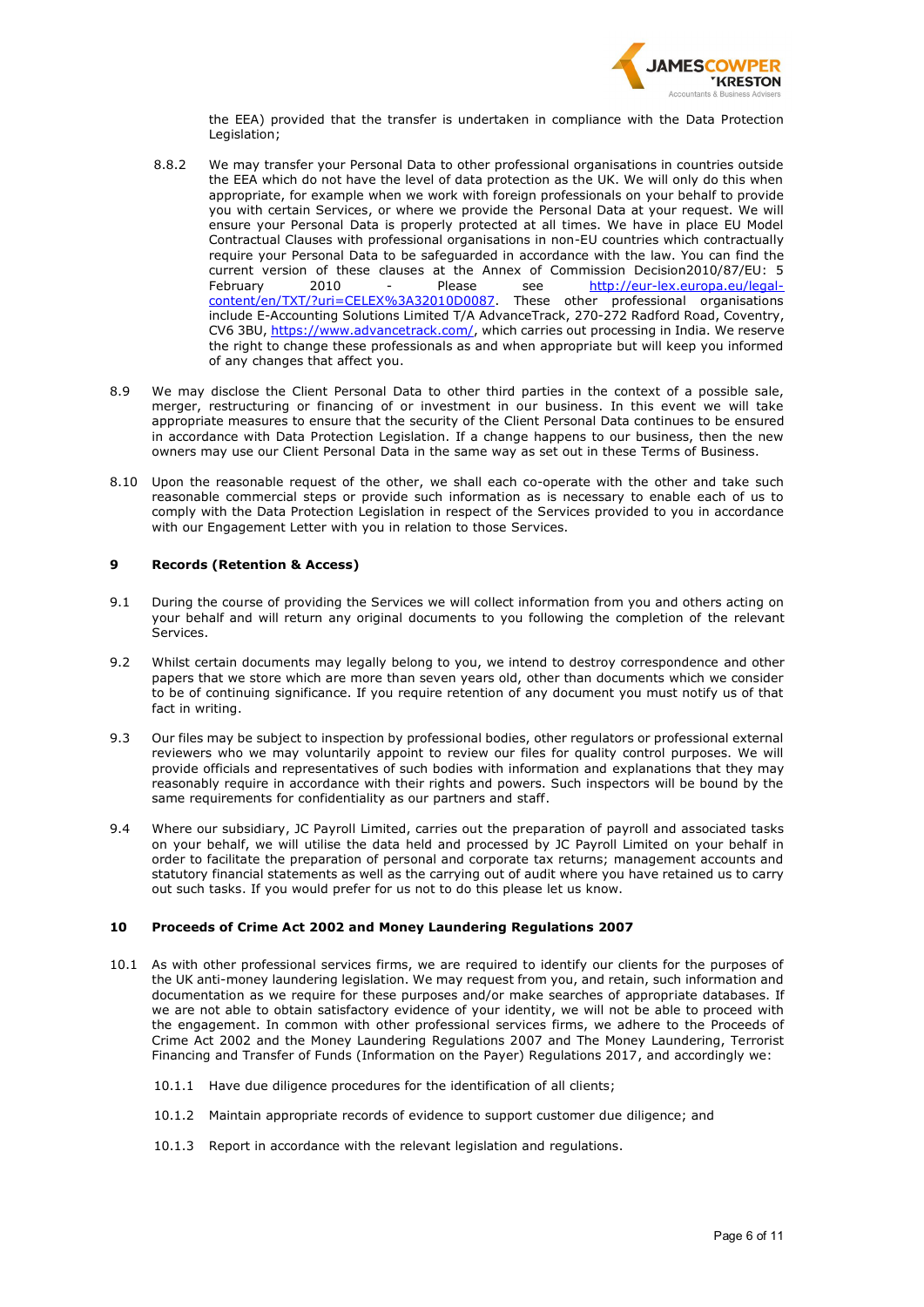

#### **11 Intellectual Property Rights**

- 11.1 We will retain all Intellectual Property Rights in any document prepared by us during the course of the provision of the Services, except where the law specifically states otherwise, and all Intellectual Property Rights in or arising out of or in connection with the Services or the JCK Materials shall be owned by us. We hereby grant you a non-exclusive licence for the use of the Intellectual Property Rights in or arising out of or in connection with the Services or the JCK Materials for the purposes of us providing the Services to you.
- 11.2 You acknowledge that, in respect of any third party Intellectual Property Rights arising out of or in connection with the Services, your use of any such Intellectual Property Rights is conditional on us obtaining a written licence from the relevant licensor on such terms as will entitle us to license the use of such rights to you.
- 11.3 All JCK Materials are our exclusive property.

#### **12 Limitation of Liability**

- 12.1 The extent of the parties' liability under or in connection with the Agreement (regardless as to whether such liability arises in tort, contract or in any other way and whether or not caused by negligence or misrepresentation), except in respect of any Services relating to audits, including statutory audits, shall be as set out in this clause 12.
- 12.2 Our total liability (including any legal and other costs and interest payable) shall not exceed the sum of £20,000,000.
- 12.3 Notwithstanding any other provision of the Agreement, the liability of the parties shall not be limited in any way in respect of the following:
	- 12.3.1 Death or personal injury caused by negligence:
	- 12.3.2 Fraud or fraudulent misrepresentation;
	- 12.3.3 Any other losses which cannot be excluded or limited by applicable law;
	- 12.3.4 Any losses caused by wilful misconduct.
- 12.4 In respect of all Services our liability is to be limited as follows:
	- 12.4.1 To the fullest extent permitted by law, we will not be responsible for any losses where you or others supply incorrect or incomplete information, or fail to supply any relevant or appropriate information, or where you fail to act on our advice or respond promptly to communications from us;
	- 12.4.2 Subject to clause 12.2, in the event that a claim for negligence shall arise against us our liability (including any legal and other costs and interest payable) in respect thereof shall be limited to:
		- 12.4.2.1 In respect of Services relating to a particular transaction, to the value of the transaction in question;
		- 12.4.2.2 In respect of other services, to an amount of fifty times our fees for the Service to which the claim relates;
	- 12.4.3 We acknowledge that the limit in respect of our total aggregate liability will not apply to any acts, omissions or representations that are in any way criminal, dishonest or fraudulent on the part of James Cowper Kreston, its partners or staff.

## **13 Restrictive Covenant**

- 13.1 You agree that throughout the term of our engagement and for a period of 3 months thereafter whether by yourself, your officers, employees, agents or otherwise you shall not howsoever directly or indirectly:
	- 13.1.1 Entice or solicit away from us any person who was during that period an employee, subcontractor or agent of ours with whom your officers or senior employees have throughout the term of the engagement had material dealings;
	- 13.1.2 Offer alternative employment or otherwise engage any employee, sub-contractor or agent of ours in the same capacity or a similar capacity to that under which they are employed or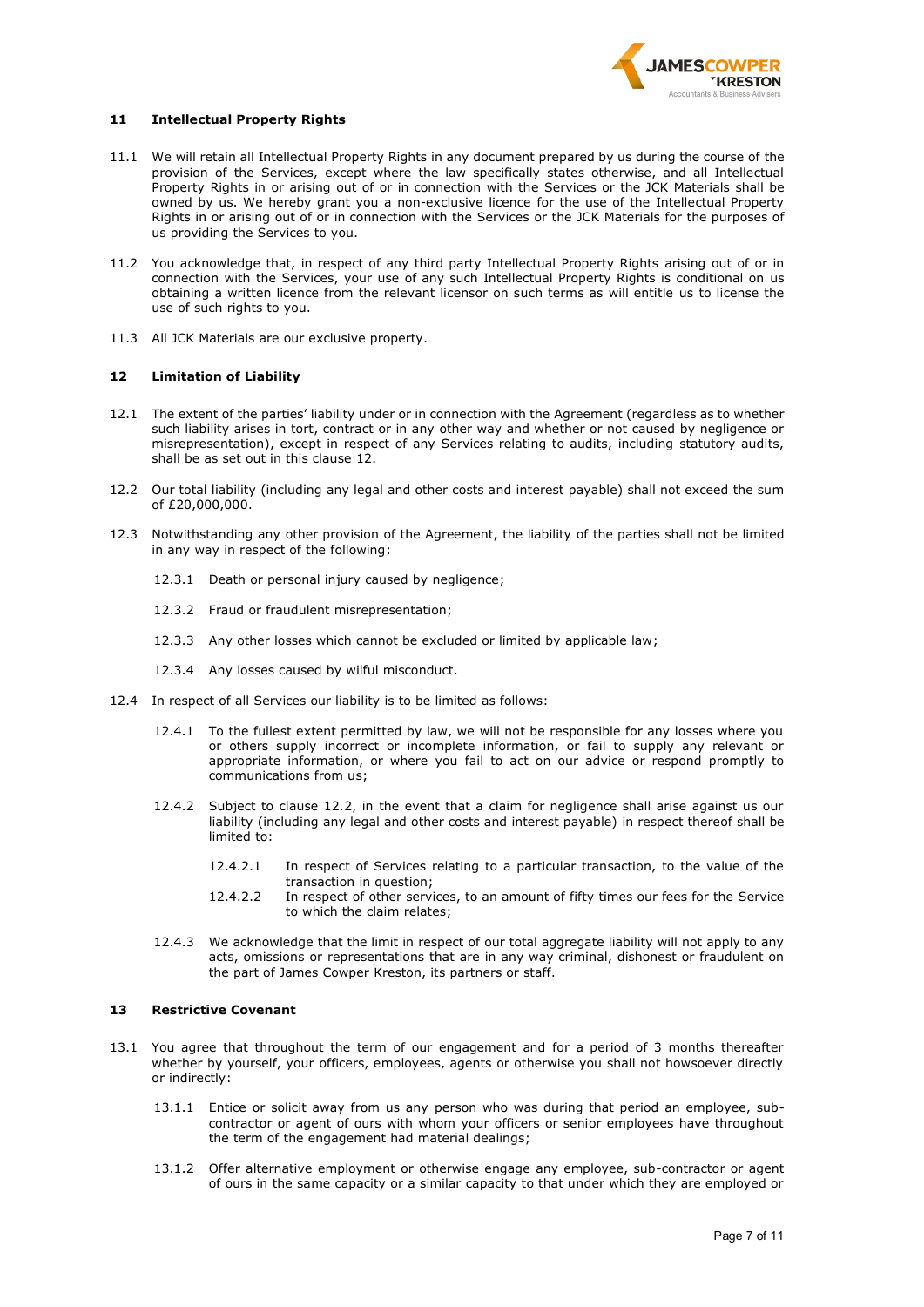

engaged by us with whom you, your officers or senior employees have had material dealings throughout the period of engagement.

13.2 Without prejudice to this clause 13 we may at our absolute discretion agree to waive the restrictions set out in clause 13.1 where you have agreed to pay to us (by way of liquidated damages) a sum of not less than 25% (plus VAT where applicable) of the employee, sub-contractors or agents then current annual salary/fee and/or the agency or other fees paid by us for such personnel supplied during the provision of the engagement together with any additional benefits or sums paid by us.

## **14 Termination**

- 14.1 We may terminate the Agreement at any time by giving notice in writing to you if:
	- 14.1.1 You commit a material breach of the Agreement and such breach is not remediable;
	- 14.1.2 You commit a material breach of the Agreement which is not remedied within 14 days of receiving written notice of such breach;
	- 14.1.3 You fail to pay any amount due under the Agreement on the due date and such amount remains unpaid within 30 days after we give notification that the payment is overdue; or
	- 14.1.4 Any consent, licence or authorisation held by you is revoked or modified such that you are no longer able to comply with your obligations under the Agreement or receive any benefit to which you are entitled.
- 14.2 We may terminate the Agreement by giving 1 months' notice in writing to you.
- 14.3 You may terminate the Agreement at any time, subject to the following:
	- 14.3.1 Provided that we have not initiated the provision of the Services, you may terminate the Agreement immediately without incurring any fees; or
	- 14.3.2 In the event that we have initiated the provision of the Services, you may, at our sole discretion, be charged for Services in accordance with clause 4 up until and including the date on which you notify us that you wish to cease the provision of our Services.
- 14.4 Termination or expiry of the Agreement shall not affect any of our accrued rights and liabilities at any time up to the date of termination.

#### **15 Conflicts of Interest**

- 15.1 During our engagement with you, we reserve the right to deliver services to other clients whose interests might compete with yours or are or may be adverse to yours, subject to clause 8 above. We confirm that we will notify you as soon as practicable should we become aware of any conflict of interest involving us and affecting you.
- 15.2 If a conflict of interest should arise, either between two or more of our clients, or in the provision of multiple services to a single client, we will take such steps as are necessary to address the conflict. In resolving the conflict, we would be guided by our Code of Ethics which can be viewed on the internet at www.icaew.com/en/members/regulations-standards-and-guidance/ethics.

#### **16 Our Membership of Kreston International**

- 16.1 Kreston International (**"Kreston"**) is a global network of independent accounting firms which provide professional services to clients. Each firm is a member of Kreston International (**"Kreston International"**), a UK company limited by guarantee, which provides no services to the clients of its members. Members of Kreston are separate legal entities and are only associated with each other through the common membership of Kreston International. Some of the members of Kreston use Kreston as part of their business name.
- 16.2 Nothing in the arrangements or rules of Kreston constitutes or implies an agency relationship or a partnership between Kreston International and/or the member firms of Kreston.
- 16.3 We may, from time to time, introduce you to partners or staff from other members of Kreston to assist us in providing Services to you. If you use the services of such partners or staff in connection with the Agreement you must make your own contractual arrangements directly with them and they are not deemed to be acting as our servants or agents. Accordingly, we are not liable for work which they carry out on your behalf. Neither Kreston International nor any other member firm of Kreston assumes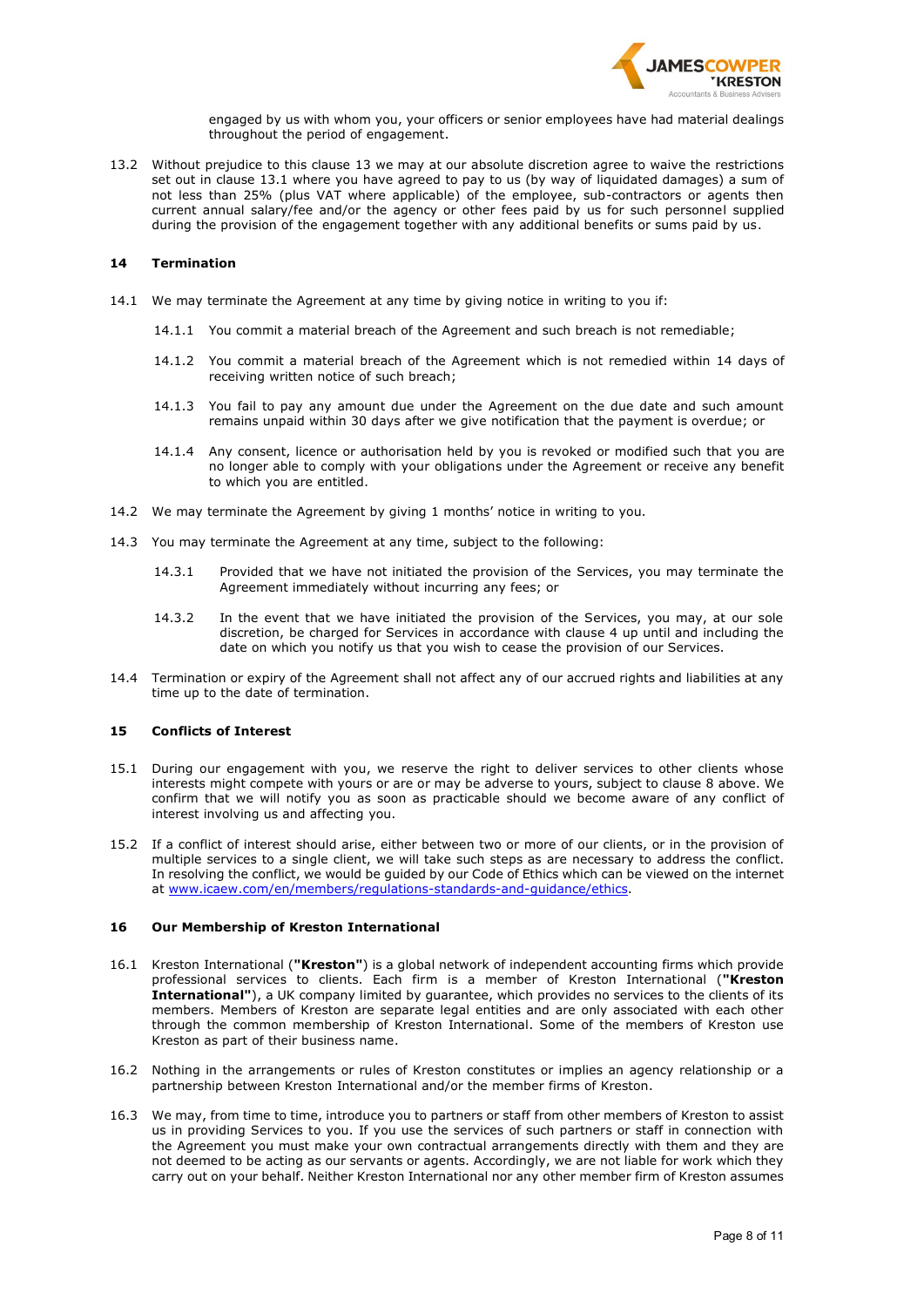

any responsibility to you in connection with the Agreement unless you contract directly with them. The fact that you may have been introduced to us by an associated Kreston entity does not make that associated Kreston entity or any of its staff members responsible for any of our acts or omissions.

- 16.4 By engaging us you agree that any claim arising from the Agreement shall be brought only against James Cowper Kreston and that no claims in respect of the Agreement will be brought against any other member firm of Kreston or against Kreston International or personally against any other persons involved in the performance of the Agreement.
- 16.5 You agree that we may disclose your confidential information to other members of Kreston or to Kreston International where this relates to Services we are providing or have provided, to you.

#### **17 General**

- 17.1 **Third Party Rights:** Persons who are not party to the Agreement shall have no rights under the Contracts (Rights of Third Parties) Act 1999 to enforce any term of the Agreement. This clause does not affect any right or remedy of any person which exists or is available otherwise than pursuant to the Contracts (Rights of Third Parties) Act 1999.
- 17.2 **Assignment & Sub-Contracting:** We may at any time assign, transfer, charge, sub-contract or deal in any other manner with all or any of our rights under the Agreement and may sub-contract or delegate in any manner any or all of our obligations under the Agreement to any third party or agent. You shall not, without our prior written consent, assign, transfer, charge, sub-contract or deal in any other manner with all or any of your rights or obligations under the Agreement.
- 17.3 **Set-Off:** We reserve the right to set-off against any sums which may from time to time be payable by you to us whether under the Agreement or otherwise any sums which are owed by us or any partner in this firm to you whatsoever and howsoever arising.
- 17.4 **Electronic Communication:** Internet communications are capable of data corruption and therefore we do not accept any responsibility for changes made to such communications after their despatch. It may therefore be inappropriate to rely on advice contained in an e-mail without obtaining written confirmation of it. We do not accept responsibility for any errors or problems that may arise through the use of internet communication and all risks connected with sending commercially sensitive information relating to your business are borne by you. If you do not agree to accept this risk, you should notify us in writing that e-mail is not an acceptable means of communication. It is the responsibility of the recipient to carry out a virus check on any attachments received.
- 17.5 **Advice:** The advice we give you is for your sole use and is confidential to you and will not constitute advice for any third party to whom you may communicate it. We will accept no responsibility to third parties for any aspect of our professional services or work that is made available to them. We will not accept responsibility if you act on advice previously given by us without first confirming with us that the advice is still valid in light of any change in the law or in your circumstances. We will accept no liability for losses arising from changes in the law, or the interpretation thereof, that occur after the date on which the advice is given.
- 17.6 **Claims:** By engaging us you agree that any claim arising from the Agreement shall be brought only against James Cowper Kreston and that no claims in respect of the Agreement will be brought personally against persons involved in the performance of the Agreement.
- 17.7 **Applicable Law:** The Engagement Letter and these Terms of Business, together being the Agreement between you and us, shall be governed by, and construed in accordance with, English law.
- 17.8 **Jurisdiction:** Each party agrees that the courts of England will have exclusive jurisdiction in relation to any claim, dispute or difference concerning the Engagement Letter and the Terms of Business, together being the Agreement between you and us, and any matter arising from them on any basis. Each party irrevocably waives any right to object to any action being brought in those courts, to claim that the action has been brought in an inappropriate forum, or to claim that those courts do not have jurisdiction.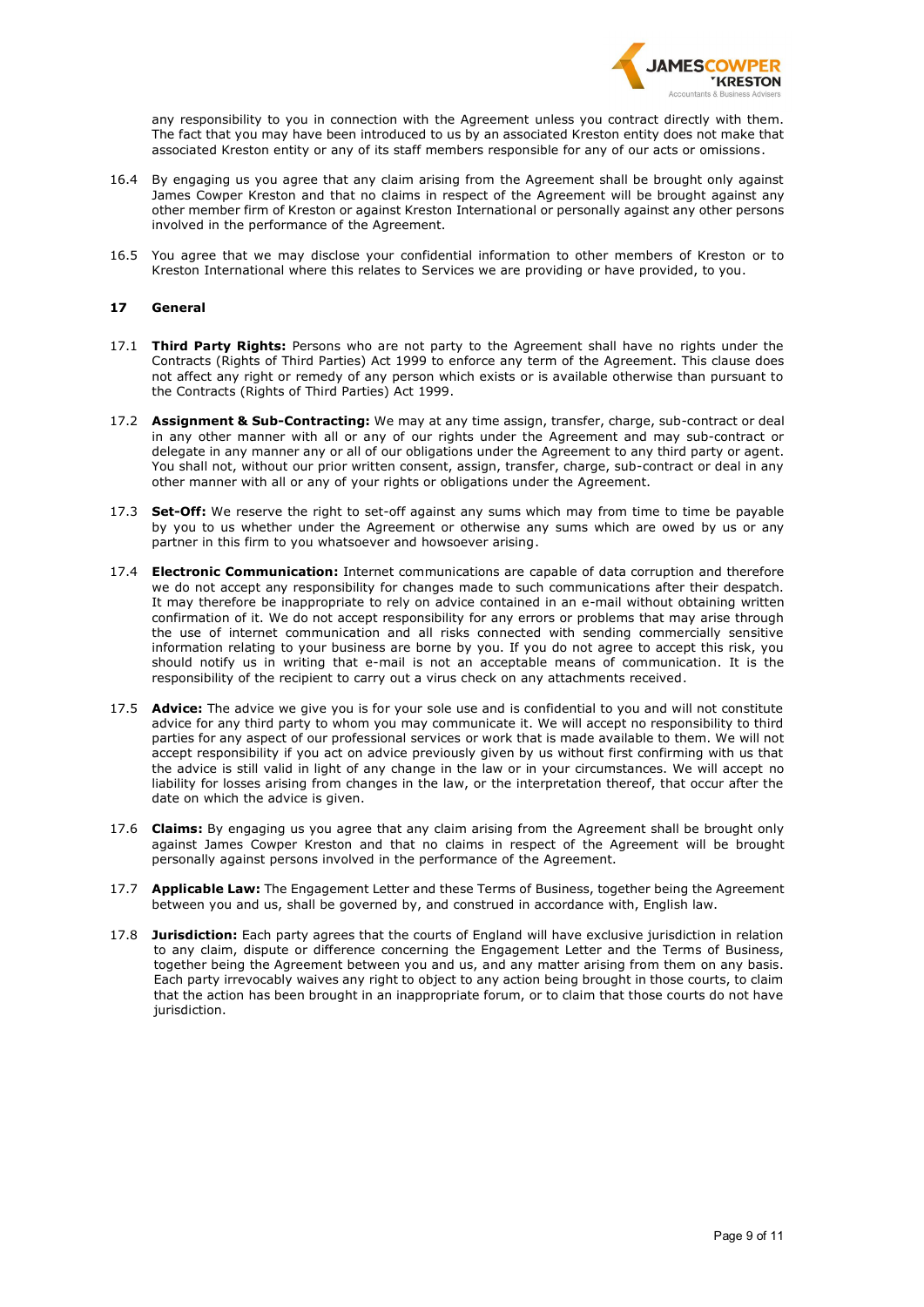

### **Schedule 1**

This Schedule 1 includes certain details of the Processing of Client Personal Data as required by Article 28(3) of the GDPR.

## **1. Subject matter and duration of the Processing of Client Personal Data**

The subject matter and duration of the Processing of the Client Personal Data are set out in the Engagement Letter between us.

## **2. The nature and purpose of the Processing of Client Personal Data**

The nature and purpose of our Processing of Client Personal Data are set out in the Engagement Letter between us.

## **3. The types of Client Personal Data to be Processed**

Personal Data will potentially include:

### *Where we are Processing Client Personal Data for personal tax returns:*

- Full name
- Date of birth
- Bank account details
- Payroll data
- Tax reference numbers
- Details of other income
- Assets and liabilities

#### *Where we are Processing Client Personal Data for audit and accounts*

- Full name
- National Insurance number
- Salary and benefits
- Related parties Business interests
- 

#### *Where we are Processing Client Personal Data for insolvency matters*

- Full name
- Date of birth
- Remuneration
- Assets and liabilities
- Next of kin
- Tax reference numbers

## *Where we are Processing Client Personal Data for the preparation of corporation tax returns*

- Full name
- Tax reference numbers
- Details of holdings of shares / share options

#### *Where we are Processing Client Personal Data for anti-money laundering purposes*

- Full name
- Date of birth
- Residential address
- Utility bill / bank statement
- Passport / driving licence.

### **Special Personal Data**

Where we are Processing Client Personal Data in relation to insolvency, we may Process data in relation to criminal records.

## **4. The categories of data subject to whom the Client Personal Data relates**

We Process Client Personal Data in relation to: